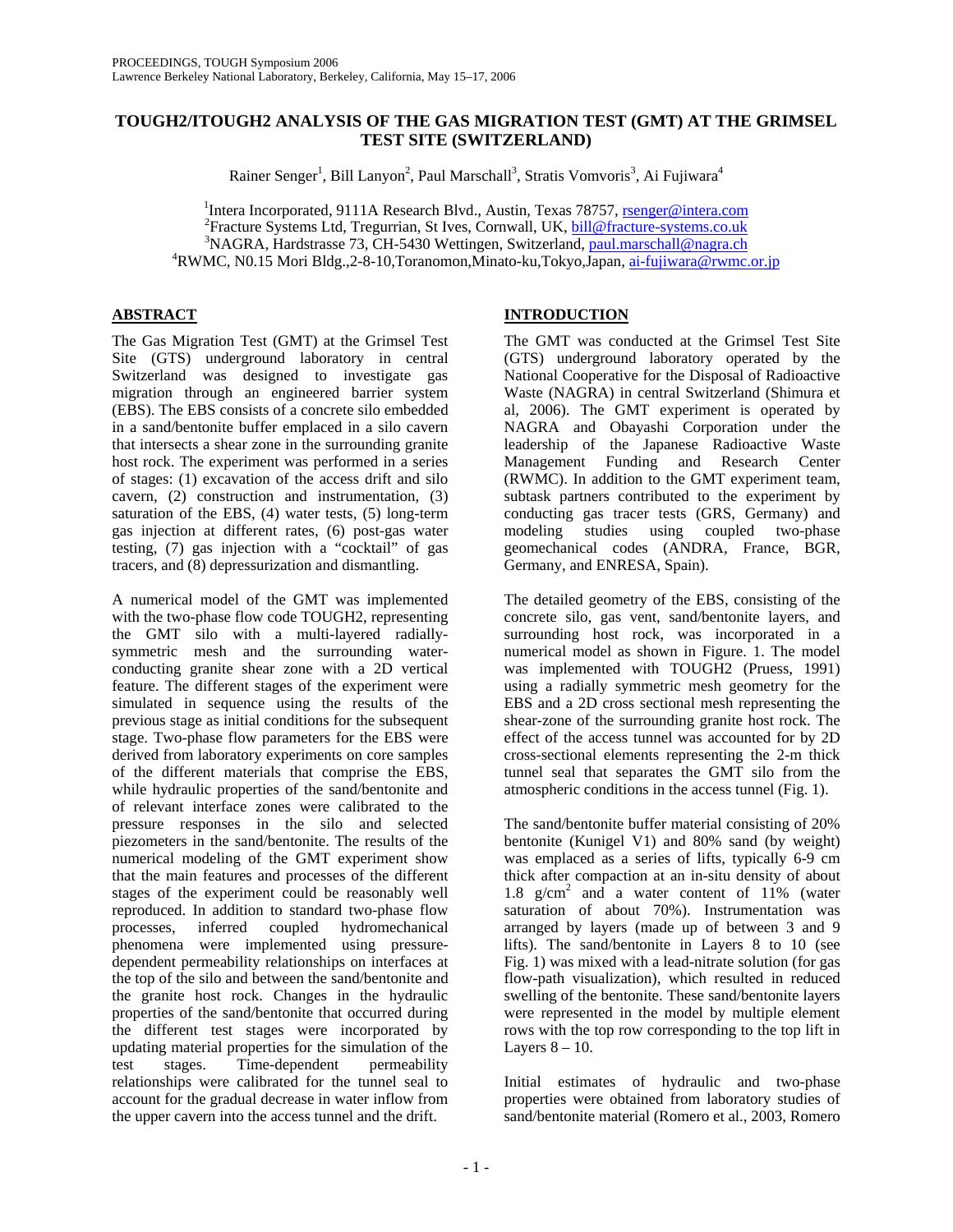| and | Castellanos,                      | 2004), | and | geosphere |
|-----|-----------------------------------|--------|-----|-----------|
|     | characterization at the GMT site. |        |     |           |



*Figure 1. GMT geometry and model design* 

The lead-nitrate solution added to the sand/bentonite during emplacement of Layers 8-10 (Fig. 1) caused reduced swelling of the bentonite and a correspondingly higher permeability compared to the untreated sand/bentonite (S/B) in Layers  $2 - 7$  and 11 – 12 (Romero and Castellanos, 2004). The sand/bentonite/ lead nitrate buffer material (S/B/Pb) also showed lower capillary pressures and different relative permeabilities compared to the untreated S/B samples. The properties for the different materials are summarized in Tables 1 and 2.

The entire GMT involved a series of experimental stages over a six year period starting in 1998: (1) excavation of the access drift and silo cavern, (2) construction and instrumentation, (3) saturation of the EBS by natural water inflow and water injection (ca. 12 months), (4) water testing (WT1) that included constant-rate injection (RI) and withdrawal (RW) and sinusoidal withdrawal (RWSin) from the silo, sinusoidal injection tests (CVRISin) in the the upper cavern, and a withdrawal test (WL1) from Layer 1 (4 months), (5) gas injection at different rates (RGI1-3b) into the concrete silo (8 months), (6) post-gas water testing (WT2, 3 months), (7) second gas injection phase (RGI4a-b) (3 months), (8) depressurization and dewatering, and (9) EBS excavation and characterization.

*Table 1. Summary of initial hydraulic properties* 

|                              |                    | <b>Hydraulic Properties</b> |          |                |  |  |  |
|------------------------------|--------------------|-----------------------------|----------|----------------|--|--|--|
|                              |                    | Permeability                | Porosity | Pore Com-      |  |  |  |
|                              | TOUGH <sub>2</sub> | $k(m^2)$                    | Ф        | pressibility   |  |  |  |
| Unit                         | Material           |                             |          | $C_n(Pa^{-1})$ |  |  |  |
| Granite (fracture)           | <b>GRANF</b>       | 5.E-17                      | 0.01     | $3.4E-8$       |  |  |  |
| Granite (DRZ)                | <b>GRDRZ</b>       | 1.65E-16                    | 0.01     | $3.4E-8$       |  |  |  |
| Granite (interface)          | <b>GRINT</b>       | $2.5E-14$                   | 0.01     | 0              |  |  |  |
| Gravel (bot. Drain) GRDRN    |                    | $1.E-12$                    | 0.3      | $3.3E-8$       |  |  |  |
| Concrete                     | <b>LINCR</b>       | $1.E-18$                    | 0.2      | 1.35E-10       |  |  |  |
| Tunnel fill/sand             | TFILL.             | $1.E-12$                    | 0.32     | 7.71E-9        |  |  |  |
| Silo backfill                | <b>BACKF</b>       | $1.E-12$                    | 0.32     | $7.5E-10$      |  |  |  |
| Gas vent                     | <b>GVENT</b>       | $1.E-13$                    | 0.3      | $3.3.E-10$     |  |  |  |
| Tunnel seal                  | TSEAL.             | 2.32E-15                    | 0.1      | $2.7E-10$      |  |  |  |
| Shear zone path              | <b>GRCON</b>       | $7.5E-14$                   | 0.01     | 0.             |  |  |  |
|                              | SAND/BENTONITE     |                             |          |                |  |  |  |
| Layers $2 - 6$ , 11-12 BENTS |                    | 2.22E-19                    | 0.3      | $3.3.E-8$      |  |  |  |
| Layer 7                      | BSLA7              | $K_{x} = 5.E-18$            | 0.3      | $3.3.E-8$      |  |  |  |
|                              |                    | $K_{2} = 1.E-18$            |          |                |  |  |  |
| Sand/Bent. Interface BENTI   |                    | $K_{x} = 1.E-18$            | 0.3      | $3.3E-8$       |  |  |  |
|                              |                    | $K_z = 5.E-18$              |          |                |  |  |  |
| Layers $8 - 10$              | <b>BS810</b>       | $K_v = 2.46E - 16$          | 0.3      | $2.5E-8$       |  |  |  |
|                              |                    | $K_{2} = 2.46E-17$          |          |                |  |  |  |
| Top Layer 8                  | <b>BSTOP</b>       | $K = 5.0E - 16$             | 0.3      | $2.5E-8$       |  |  |  |

*Table 2. Summary of two-phase flow parameters* 

|                    | Two-Phase Flow Properties |              |                        |                        |                  |  |  |
|--------------------|---------------------------|--------------|------------------------|------------------------|------------------|--|--|
|                    | <b>TPF</b>                | Air-Entry    | Shape                  | Residual               | Resid.           |  |  |
| TOUGH <sub>2</sub> | Model                     | Pressure     | Parameter <sup>1</sup> | Water Sat.             | Gas Sat.         |  |  |
| Material           | $P_c/k_r$                 | $P_{ac}(Pa)$ | $P_c/k_r$              | $S_{1r} \{P_{c}/k_r\}$ | $S_{\text{err}}$ |  |  |
| GRANF              | vG/vG                     | $1.E + 5$    | $n=1.88/1.88$          | 0.1/0.1                | 0.01             |  |  |
| <b>GRDRZ</b>       | vG/vG                     | $5.E+4$      | $n=1.88/1.88$          | 0.1/0.1                | 0.01             |  |  |
| <b>GRINT</b>       | vG/vG                     | $1.E+4$      | $n=1.88/1.88$          | 0.1/0.1                | 0.01             |  |  |
| <b>GRDRN</b>       | vG/vG                     | $5.F + 2$    | $n=2/2$                | 0.1/0.1                | 0.01             |  |  |
| <b>LINCR</b>       | vG/vG                     | $1.E+6$      | $n=2/2$                | 0.25/0.25              | 0.01             |  |  |
| TFILL.             | vG/vG                     | 500.         | $n=2/2$                | 0.25/0.25              | 0.01             |  |  |
| <b>BACKF</b>       | vG/vG                     | 500.         | $n=2/2$                | 0.25/0.25              |                  |  |  |
| <b>GVENT</b>       | vG/vG                     | 500.         | $n=2/2$                | 0.3/0.3                | 0.01             |  |  |
| TSEAL              | vG/vG                     | 100.         | $n=2/2$                | 0.25/0.25              | 0.01             |  |  |
| <b>GRCON</b>       | vG/vG                     | 100.         | $n=1.88/1.88$          | 0.1/0.1                | 0.01             |  |  |
| SAND/BENT          |                           |              |                        |                        |                  |  |  |
| <b>BENTS</b>       | vG/Grant                  | $4.F + 4$    | $n=2.5/\lambda=2$      | 0.58/0.3               | 0.01             |  |  |
| BSLA7              | vG/Grant                  | $1.E+4$      | $n=2.5/\lambda=2$      | 0.58/0.3               | 0.01             |  |  |
| <b>BENTI</b>       | vG/Grant                  | $1.F + 4$    | $n=2.5/\lambda=2$      | 0.58/0.3               | 0.01             |  |  |
| BS810/BSTOP        | vG/BC                     | $3.E + 3$    | $n=1.2/\lambda=0.5$    | 0.35/0.5               | 0.01             |  |  |

The pressure responses in selected sensors and the injection rates during the GMT starting with the saturation stage 3 are shown in Figure 2. The saturation stage started with water injection in Layer 1 at a relatively low rate, followed at the by water injection into the upper cavern (Layer 13) in mid 2001 (Fig. 2). Fluctuations in the cavern injection rate (FlowL13/2) cause significant pressure responses in the upper cavern (PI/13/Plug) and in the S/B/Pb Layers 8-10, whereas the lower permeability S/B Layers 3-5 indicate only a gradual and a significantly delayed response to the pressurization of the upper cavern. The overall trend of the water injection indicates a decreasing rate whereas the cavern pressure increases prior to the gas injection phase (RGI1-RGI3). Following this first gas injection phase, the water injection rate was reduced to lower the upper cavern pressure to the level prior to gas injection. The individual gas injection steps produce distinct increases in the silo pressure (PI/7/9/0) and lesser but noticeable responses in S/B/Pb Layers 8- 10. At the start of RGI3b, the pressure in the lower permeability S/B layer (PI/5/4/3) shows a steep increase, whereas the pressures in Layer 3 indicate a more delayed response (PI/3/8/1).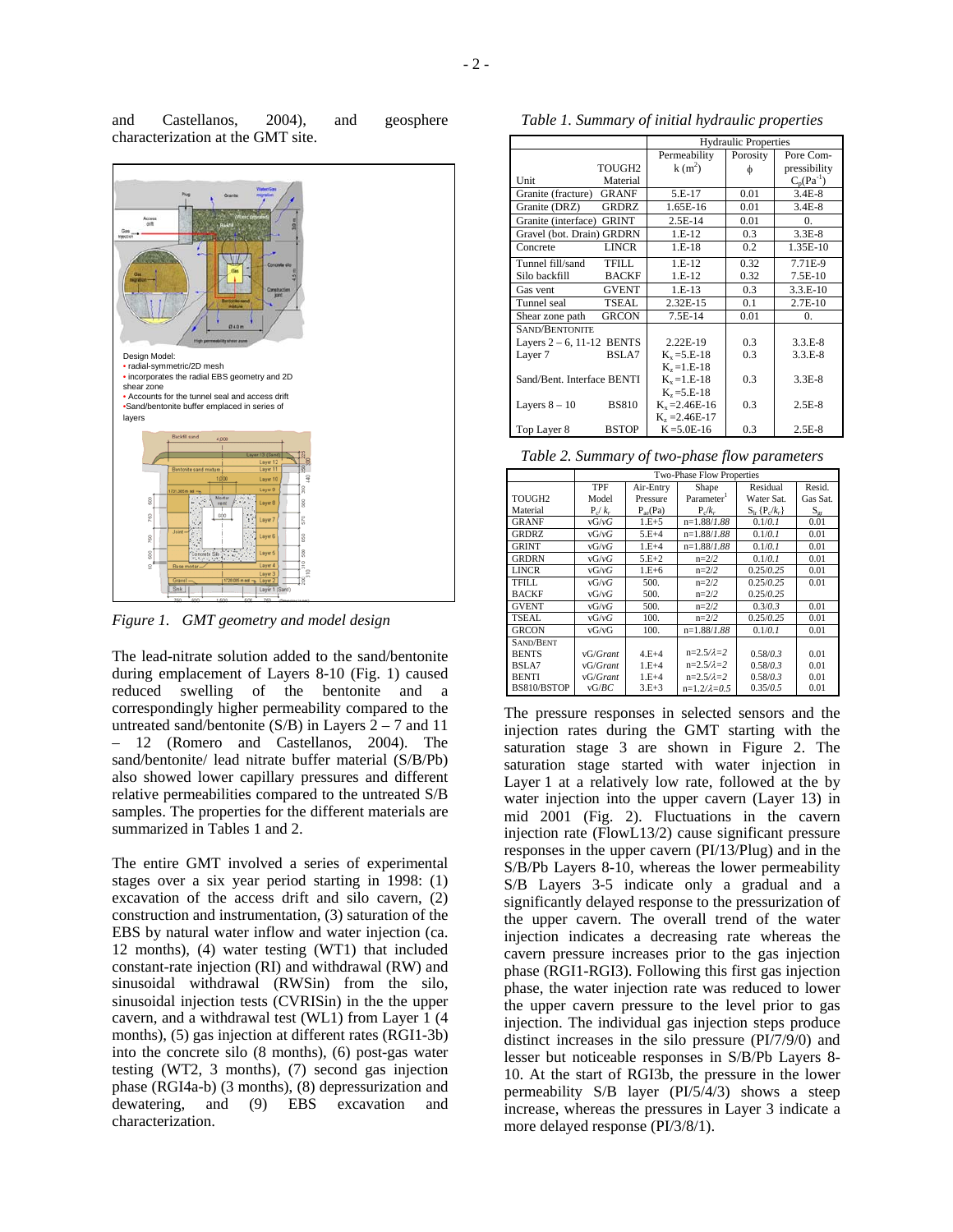

*Figure 2. Measured pressures and injection rates during the GMT (PI/z/x/y indicates the transducer location in Layer 'z' and 'y' corresponds to the max. radial distances: '0'=0.m, '1' <0.75m,' 2'<1.25m,'3'<1.5m).* 

### **TOUGH2/ITOUGH2 MODEL RESULTS**

During the GMT experiment, the individual stages were simulated for prediction of the expected pressure and saturation responses. Subsequent analyses of the observed pressure responses for an individual stage were used to update and refine the model. In several cases, later stages of the experiment revealed information requiring updating the model and revising the simulations of preceding experimental stages. The simulations started with undisturbed conditions in the granite host rock affected by the main drift of the GTS, followed by the cavern excavation and construction of the GMT silo. Modeling results for the main phases of the experiment were compared with those from the subtask partners, including results from fully coupled hydromechanical models, during annual review meetings. For the TOUGH2 model, potential geomechanical phenomena observed during the GMT were implemented using pressure-dependent and time-dependent permeability functions.

#### **Saturation of the EBS**

The saturation phase of the GMT experiment started with water injection into Layer 1 in August 2001, followed by water injection into Layer 13 in the upper cavern from September 2001 to September 2002. Once the upper cavern was pressurized, the water injection rate was adjusted to maintain an approximately constant pressure of about 560 kPa in Layer 13 (PI/13/Plug). The simulation of the saturation phase provided a limited calibration of the sand/bentonite properties, given in Table 1, which reproduced reasonably well the overall pressure and saturation response in the different sand/bentonite layers, as presented in detail in Senger et al. (2005).

The calibration indicated reduced permeability of the S/B layers by a factor of two from the laboratory data and intermediate permeability for Layer 7 between the low permeability S/B and the higher permeability S/B/Pb Layers (Fig. 1). Moreover, the simulation of the pressure-response in the silo suggested a higherpermeable interface at the top of the Layer 8. The simulation results in near full saturation of the S/B/Pb layers, whereas the S/B layers remain partially saturated, as shown in the simulated distribution of gas saturation and pressure at the end of the saturation phase (Fig. 3).



*Figure 3 Simulated distribution of gas saturation and gas flow (left) and pressure and water flow (right) at the end of saturation.*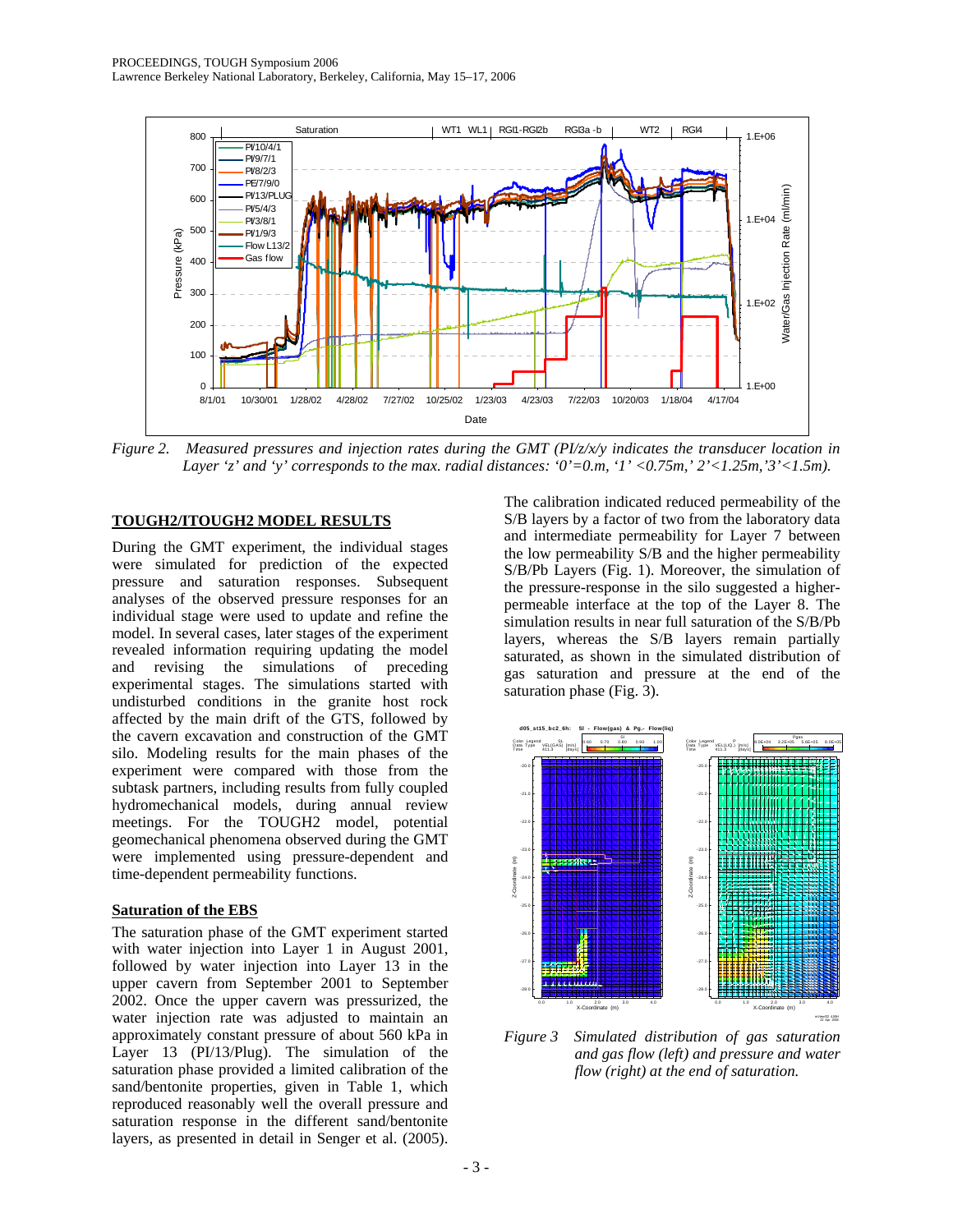#### **Water Test 1 (WT1) and WL1 Test**

WT1 was designed to quantify the overall hydraulic characteristics of the sand/bentonite buffer following saturation and to identify potential interfaces along the concrete silo and along the granite rock. In addition the hydraulic communication between the concrete silo, Layer 1, and the upper cavern was tested by the water test in Layer 1 (WL1).

The pressure in the upper cavern (PI/13/Plug) is controlled largely by the prescribed water injection into the upper cavern which had to be gradually reduced to maintain approximately constant cavern pressures of about 560 kPa (Fig. 2). This suggested a gradual decrease in the permeability of the drainage elements (tunnel seal) corresponding to the observed decline in outflow from the upper cavern through the plug and shear zone. This observed decrease in outflow was implemented in the model by calibrating a time-dependent decrease in the permeability of the tunnel seal during WT1 – WL1.

Inverse modeling of WT1 was performed to estimate the hydraulic properties for the S/B/Pb layers (i.e., permeabilities  $k_x$ ,  $k_z$ , and compressibility  $C_p$ ) and to better characterize the potential interface zones (BSTOP and GRINT) (Fig. 1). For this, initial estimate of permeability for both BS810 and BSTOP was the same in the inverse simulation. All other hydraulic parameters and two-phase flow properties were as given in Tables 1 and 2. The effect of a stress-dependent permeability for BSTOP was also tested in a separate inverse simulation implementing a pressure-dependent permeability function.

The inverse simulations shows that the overall WT1 response could be reasonably well reproduced assuming a constant permeability of BSTOP, calibrating to the silo pressure (PE/7/9/0) as measured pressures in S/B/Pb Layers 8-10 (Fig. 4). The inverse simulation assuming a pressuredependent permeability produced similar results (Senger, 2005), both reproducing the distinct pressure decline in Layers 8 – 10 during RW1. The main difference between the two cases was in the silo pressure response. Whereas the case with pressure dependent permeability of BSTOP reproduced well the RW1 sequence and the individual recovery sequences, the pressure buildup for RI1 and RI2 were noticeably underestimated. The results assuming a constant permeability of BSTOP better reproduced the pressure buildup for RI1 and RI2, but showed an offset in the silo pressure during the recovery periods of the individual test sequences compared to the cavern pressure (Fig. 4). This could possibly be due to an instrumentation offset.

The simulated pressure increase during RI1 is noticeably greater than the observed pressure buildup, but is comparable with that measured for RI2 (Fig. 4). This suggested an overall decrease in the S/B/Pb permeability above the silo between RI1 and RI2 which could be a non-linear response to stress changes during RW1 The inverse modeling provided estimates for horizontal and vertical permeability of BS810 (Fig. 4) that are lower than those in Table 1. The permeability of the interface layer at the top of Layer 8 (BSTOP) is slightly higher  $(3.2E-16 \text{ m}^2)$  compared to the horizontal permeability of BS810  $(1.7E-16 \text{ m}^2)$ .



*Figure 4 Measurement (lines) and simulation (line with symbols) of the entire WT1 – WL1 sequence using the best-fit parameters from the inverse simulation of WT1 and calibrated permeability for the highpermeability path within the shear zone (GRCON) based on the WL1 response in Layer 1 (solid lines: observed, symbols: computed).*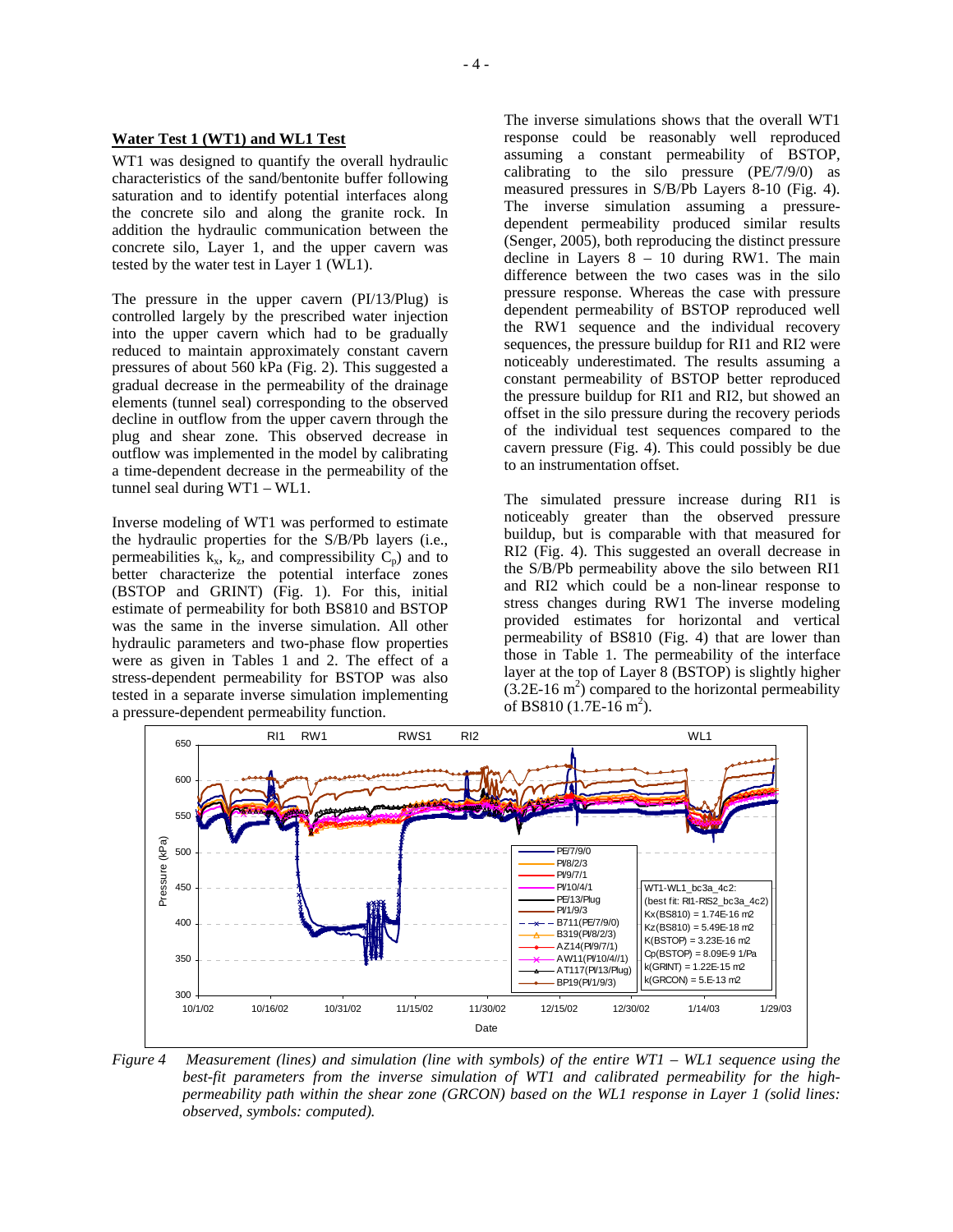The simulation assuming pressure-dependent permeability of BSTOP produced similar permeabilities for BS810 and a slightly lower permeability for BSTOP  $(1.09E-16m^2)$  which then increased linearly by maximum of a factor of 10 over a pressure range from 480 to 560 kPa (Senger, 2005). Thus, both cases suggest a more permeable interface at the top of Layer 8, as represented by BSTOP in the numerical model (Fig. 1). However, the statistical analysis of the inverse simulation did not identify a preferred model.

The permeability estimate for the granite interface (GRINT) from the WT1 response was  $1.2E-15$  m<sup>2</sup>, which is too low to account for the observed hydraulic communication between Layer 1 and the upper cavern during the subsequent WL1 test. Pressure responses in boreholes intersecting the shear zone suggested a separate, high-permeability flow path within the shear zone (GRCON), which was implemented in the model as a separate column of connected elements. The conductance of this flow path was calibrated in a series of forward simulations represented by a permeability of  $5.E-13 \text{ m}^2$  (Fig. 4). The simulation indicated an offset of the pressures in Layer 1 (Fig. 4) which can be attributed to the initial pressure distribution which indicated a vertical gradient in the vicinity of the GMT silo which could only be approximated in the numerical model.

### **Gas Injection Test (RGI1-RGI3b)**

The first gas injection phase (RGI1 – RGI3b) consisted of a series of step increases in  $N_2$ -gas injection from 1.2 ml(STP)/min to 248 ml(STP)/min (Fig. 2), which were converted to equivalent air-mass flow rates. The variation in water injection rates in the upper cavern was implemented in the numerical

model to calibrate the linear permeability decrease of the tunnel seal. A forward simulation assuming constant permeability of the interfaces at the top of Layer 8 (BSTOP) and along the granite (GRINT) based on the WT1 results (Fig. 4) yielded significantly higher pressures during RGI3a and RGI3b. The measured effective stress on the silo top was close to zero at the start of RGI3a, suggesting potential interface opening. The corresponding simulation with calibrated pressure-dependent permeability functions for both the interface at the top of Layer 8 and for the granite interface is shown in Figure 5. For this simulation, the capillary pressure curves for both BS810 and BSTOP were shifted to higher values by increasing the air-entry pressure to account for the higher capillary pressures of the drying curves (Romero and Castellanos, 2004).

At the start of RGI1, the simulated silo pressure is about 23 kPa below the measured silo pressure (Fig. 5) due to the offset in the simulation of WT1– WL1 (Fig. 4). The simulated silo pressure under predicts the observed pressure increase during RGI1 and RGI2a, which is probably caused by non-uniform gas migration in the S/B/Pb layers above the silo, which is not accounted for using the radial mesh. The relative increase associated with RGI2b is reasonably well reproduced and the absolute silo pressures approach the measured pressures (Fig. 5). The pressure-dependent permeability increase for BSTOP was calibrated for a pressure range between 650 and 660 kPa representing potential interface opening. during RGI3a. The subsequent pressure increase during RGI3b required an additional permeability increase along the granite interface (GRINT), which was calibrated for a higher pressure interval between 750 and 760 kPa affecting RGI3b.



*Figure 5 Simulated and measured pressure responses for S/B/Pb sensor during RGI1-RGI3b, also shown is the water injection into the upper cavern (solid lines: observed, symbols: computed).*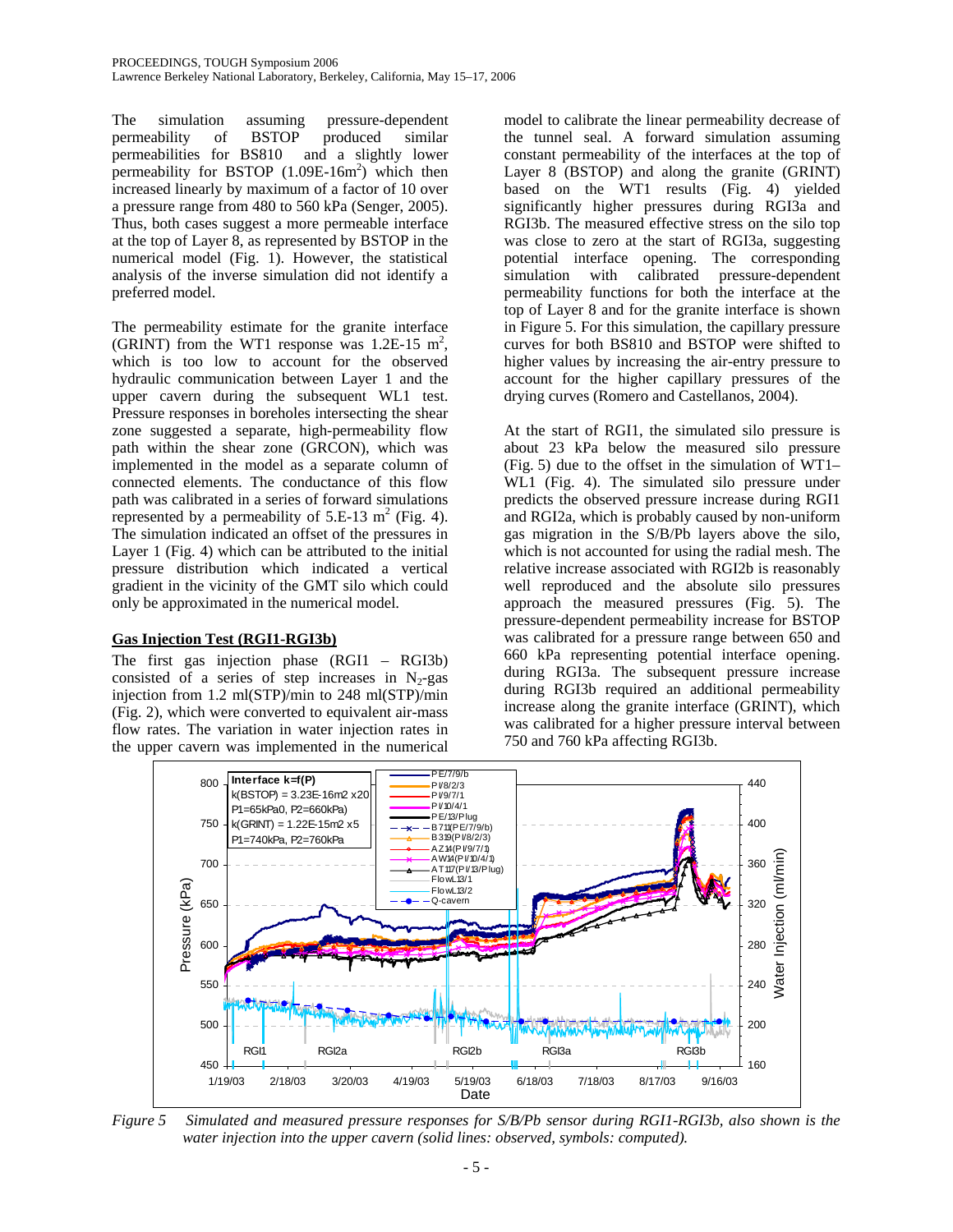The simulated silo pressures better reproduced the initial pressure increases during RGI3a and RGI3b. However, the simulated silo pressure increase is lower than that observed following the initially steep increase at the start of RGI3a (Fig. 5). Similarly, the simulation under predicts the gradual increase in the cavern pressure during RGI3a.

The cavern pressure is largely controlled by the water injection into the upper cavern and the apparent change in the tunnel seal permeability. As the gas starts to migrate into the upper cavern, a free gas phase develops in the cavern, causing the cavern pressure to increase. The amount of free gas depends on the quantity of gas that can be dissolved in the pore water and how much gas leaks to the rock and laboratory tunnels. The injected water accounts for dissolved air (corresponding to the solubility equilibrium at atmospheric conditions). Furthermore, the potential leakage of accumulated gas from the top of the cavern is limited to the granite shear zone. No leakage through the top of the tunnel seal is allowed, which facilitates accumulation of the injected gas at the top of the cavern.

The inferred pressure-dependent permeability change during RGI3 no longer strictly corresponds to an effective stress change, because the pressure in the upper cavern (and hence, the total stress in the EBS) increases. However, the pressure-dependent RGI1 RGI2b

permeability increases along the interfaces may correspond changes in the minimum effective stress at the top of the silo and minimum horizontal stress at the granite interface, based on coupled hydromechanical modeling results using Code Bright (Alonso et al., 2005).

The simulated distribution of gas saturation and gas flow (left diagram) and pressure, and water flow (right diagram) during the gas injection phase (Fig. 6) indicates the migration of the gas from the silo into the overlying sand/bentonite, and then into the upper cavern. At the start of RGI1, there is some small amount of remaining air in the overlying S/B/Pb layers in addition to the unsaturated conditions in the S/B layers (Fig. 6).

The onset of gas migration into the sand/bentonite corresponds to the peak pressure during RGI2a. Gas migration is not limited to the interface (BSTOP) above the silo, but extends into the S/B/Pb layer above (BSTOP), because of some remaining air. At the end of RGI2b, the gas front reaches the base of the upper cavern along the granite interface (GRINT). The subsequent increase in the gas injection rate at the start of RGI3a shows a significant increase in silo pressure and cavern pressure (Fig. 5) corresponding to the development of free gas in the upper cavern (Fig. 6).



*Figure 6 Simulated gas saturation and gas flow (left), and pressure and water flow (right) during RGI1 – RGI3b*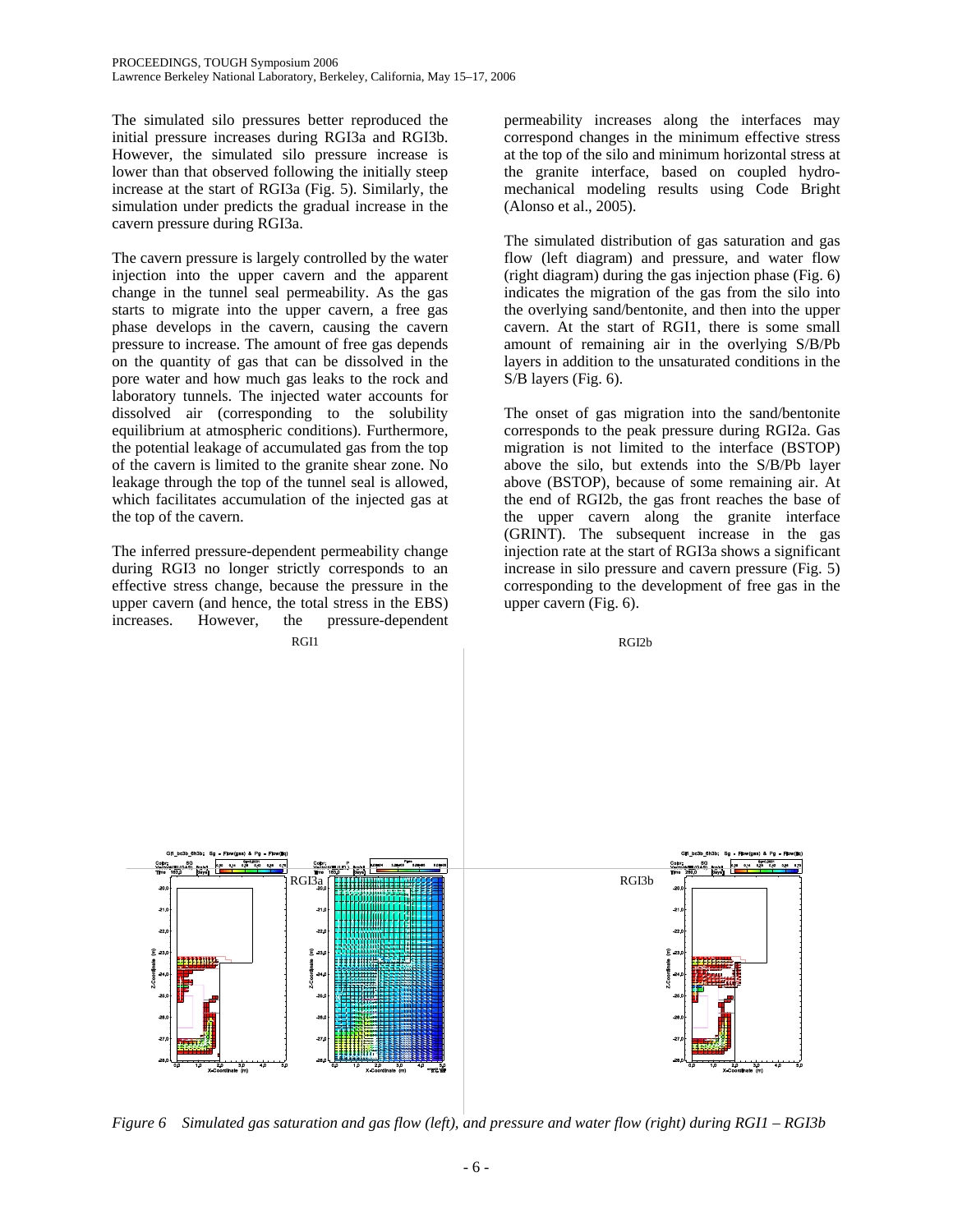The simulated saturations at grid elements corresponding to selected TDR sensors are converted to water content based on a porosity of 0.28 for the S/B/Pb Layers 8 - 10 (Fig. 7). The measured water content data from the TDR sensors should be used to compare the relative changes in water content rather than the absolute magnitude, because of uncertainty in the TDR calibrations and in porosity near the sensors. The results indicate that temporal changes in saturation compare reasonably well with the measured changes in water content during RGI1- RGI3b, supporting the simulated gas migration pattern shown in Figure 6.



*Figure 7 Comparison of simulated (lines) and measured (symbols) water content at selected TDR sensor during RGI1-RGI3b.* 

### **Water Test 2 and Second Gas Injection Phase**

The first gas injection phase was followed by a recovery period including a constant-rate water injection at the top of the upper cavern (UCV-RI1), a reduction in water injection into the upper cavern, and removal of gas from the silo, vent, and from selected PE lines (Fig. 2).

The second water test (WT2) included the same test sequences used for WT1 (i.e., CVSin1, RI1, RW1, RI2, and UCV-RI1) to characterize potential changes in hydraulic properties of the sand/bentonite. For the second gas injection phase (Stage 7) following WT2, gas was injected at two different rates: (a) 2.5 ml(STP)/min (RGI4a), and (b) 50 ml(STP)/min (RGI4b-c).

During the recovery phase prior to WT2, the same linear decrease of the tunnel seal permeability used during the preceding gas injection phase could not reproduce the observed cavern pressure during WT2. Rather, the reduction in water injection and associated pressure decline suggested a greater permeability reduction, which was implemented by reducing the tunnel seal permeability at the start of the simulation. This produced a significant perturbation in simulated pressure at the start, which dissipated by the start of WT2 reproducing the observed cavern pressure reasonably well during WT2 and subsequent gas injection phase (Fig. 8).

The analysis of the pressure responses of the different WT2 sequences indicated a noticeable decrease in the overall permeability of the S/B/Pb layers. This was accounted for by reducing the horizontal and vertical permeability for BS810 to 1.E-17  $m^2$  and 1.E-18  $m^2$ , respectively, which corresponds well with in situ permeability measurements and measured water permeability from block samples taken during the dismantling of the EBS (Romero and Castellanos, 2006). Similarly, the vertical permeability of BSTOP was decreased to  $1.E-18m^2$ , whereas the horizontal permeability was only reduced to  $1.E-16m^2$ . A reduction to only  $1.E-17m^2$  resulted in a noticeably offset of the simulated silo pressure, suggesting a higher permeability is required for BSTOP compared to that for BS810.



*Figure 8 Simulated and measured pressure responses for S/B/Pb sensor during WT2 – RGI4, also shown is the water injection into the upper cavern (solid lines: observed, symbols: computed).*